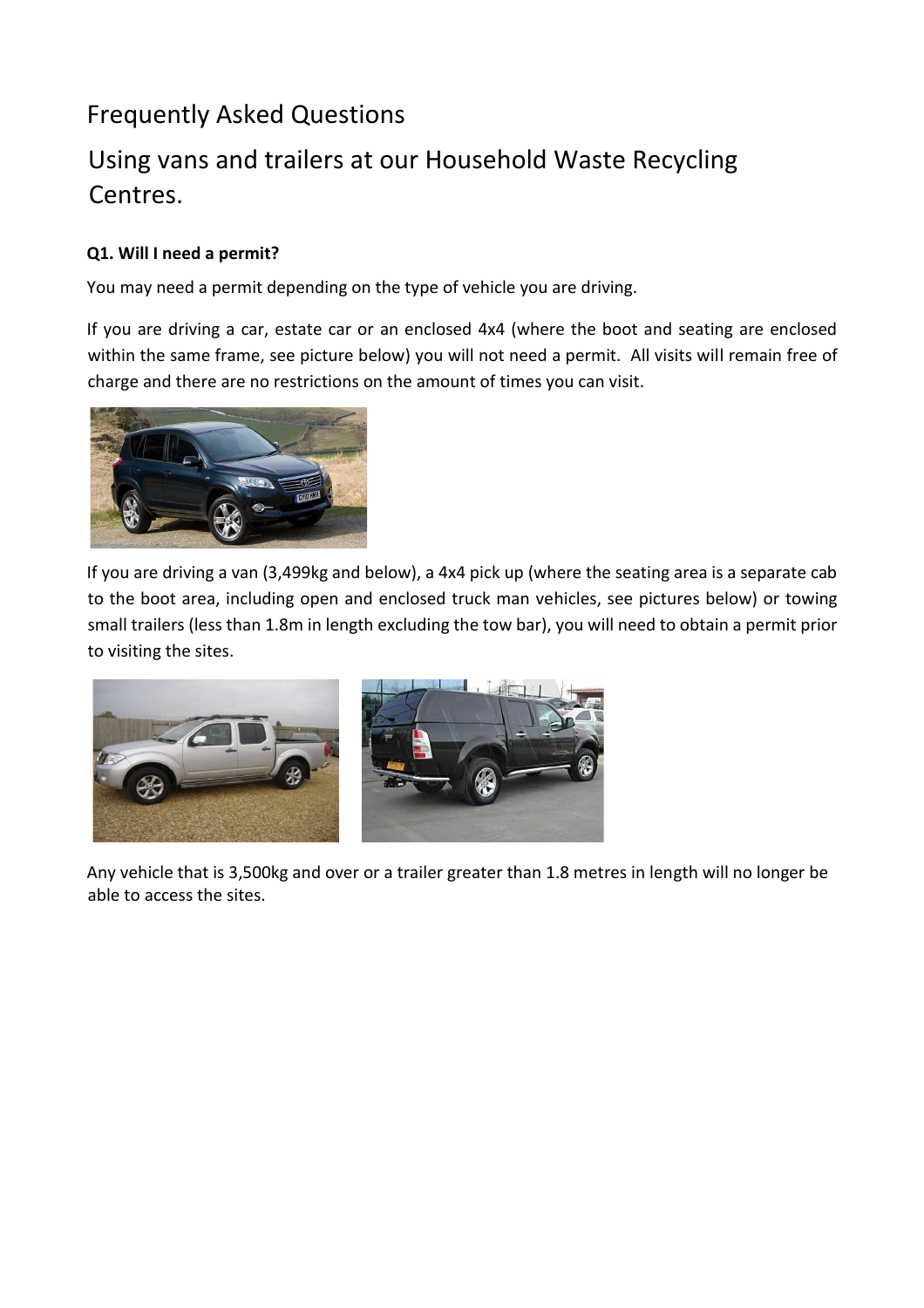## **Q2. What type of permit do I need?**

| Household waste                                                                                                                                                                                                                  | <b>Construction and Demolition</b><br>waste                                                                                                                                                                                                                      | Hazardous waste                                                                                                                                                                                                                                              |  |
|----------------------------------------------------------------------------------------------------------------------------------------------------------------------------------------------------------------------------------|------------------------------------------------------------------------------------------------------------------------------------------------------------------------------------------------------------------------------------------------------------------|--------------------------------------------------------------------------------------------------------------------------------------------------------------------------------------------------------------------------------------------------------------|--|
| Is defined as waste from the<br>residents household and<br>garden that has not come<br>from any construction,<br>demolition, repairs or<br>alteration to a household (e.g.<br>furniture, carpets, garden<br>waste, normal refuse | Is defined as waste material<br>produced in the process of<br>construction, renovation or<br>demolition of a building and its<br>contents. Examples include<br>bricks/blocks,<br>rubble, soil, stones, windows,<br>doors, bathroom suites,<br>kitchen units etc. | Is defined as waste that<br>substantial<br>poses<br>or<br>potential threats to public<br>health or the environment.<br>There are limits to the<br>amount of hazardous waste<br>that can be disposed at sites<br>and not all sites accept<br>hazardous waste. |  |
| Free                                                                                                                                                                                                                             | Chargeable                                                                                                                                                                                                                                                       | Chargeable                                                                                                                                                                                                                                                   |  |
|                                                                                                                                                                                                                                  | For vans up to 2200kg or<br>trailers up to 1.8m £35                                                                                                                                                                                                              | For vans up to 2200kg or<br>trailers up to 1.8m £35                                                                                                                                                                                                          |  |
|                                                                                                                                                                                                                                  | For vans from 2201 kg to<br>3499 kg<br>£70                                                                                                                                                                                                                       | For vans from 2201 kg to<br>3499 kg<br>£70                                                                                                                                                                                                                   |  |
| Limited to six permits per year                                                                                                                                                                                                  | Unlimited                                                                                                                                                                                                                                                        | Unlimited                                                                                                                                                                                                                                                    |  |
|                                                                                                                                                                                                                                  | Examples of waste                                                                                                                                                                                                                                                |                                                                                                                                                                                                                                                              |  |
| Furniture                                                                                                                                                                                                                        | Bricks/blocks                                                                                                                                                                                                                                                    | 10 car tyres                                                                                                                                                                                                                                                 |  |
| Carpets                                                                                                                                                                                                                          | Rubble                                                                                                                                                                                                                                                           | 6 bags of plasterboard                                                                                                                                                                                                                                       |  |
| Garden waste                                                                                                                                                                                                                     | Stones                                                                                                                                                                                                                                                           | 6 bags/sheets of asbestos<br>(double bagged/wrapped in<br>1000 gauge polythene),                                                                                                                                                                             |  |
| General refuse                                                                                                                                                                                                                   | Windows                                                                                                                                                                                                                                                          | 10 tins of paint                                                                                                                                                                                                                                             |  |
| Small domestic appliances                                                                                                                                                                                                        | Doors                                                                                                                                                                                                                                                            | 3 gas bottles                                                                                                                                                                                                                                                |  |
| TVs and monitors                                                                                                                                                                                                                 | <b>Bathroom Suites</b>                                                                                                                                                                                                                                           |                                                                                                                                                                                                                                                              |  |
| Glass bottles                                                                                                                                                                                                                    | Kitchen Units                                                                                                                                                                                                                                                    |                                                                                                                                                                                                                                                              |  |
|                                                                                                                                                                                                                                  | This list is not exhaustive                                                                                                                                                                                                                                      |                                                                                                                                                                                                                                                              |  |

| There are 3 types of permits depending on the type of waste you wish to dispose of: |  |  |  |
|-------------------------------------------------------------------------------------|--|--|--|